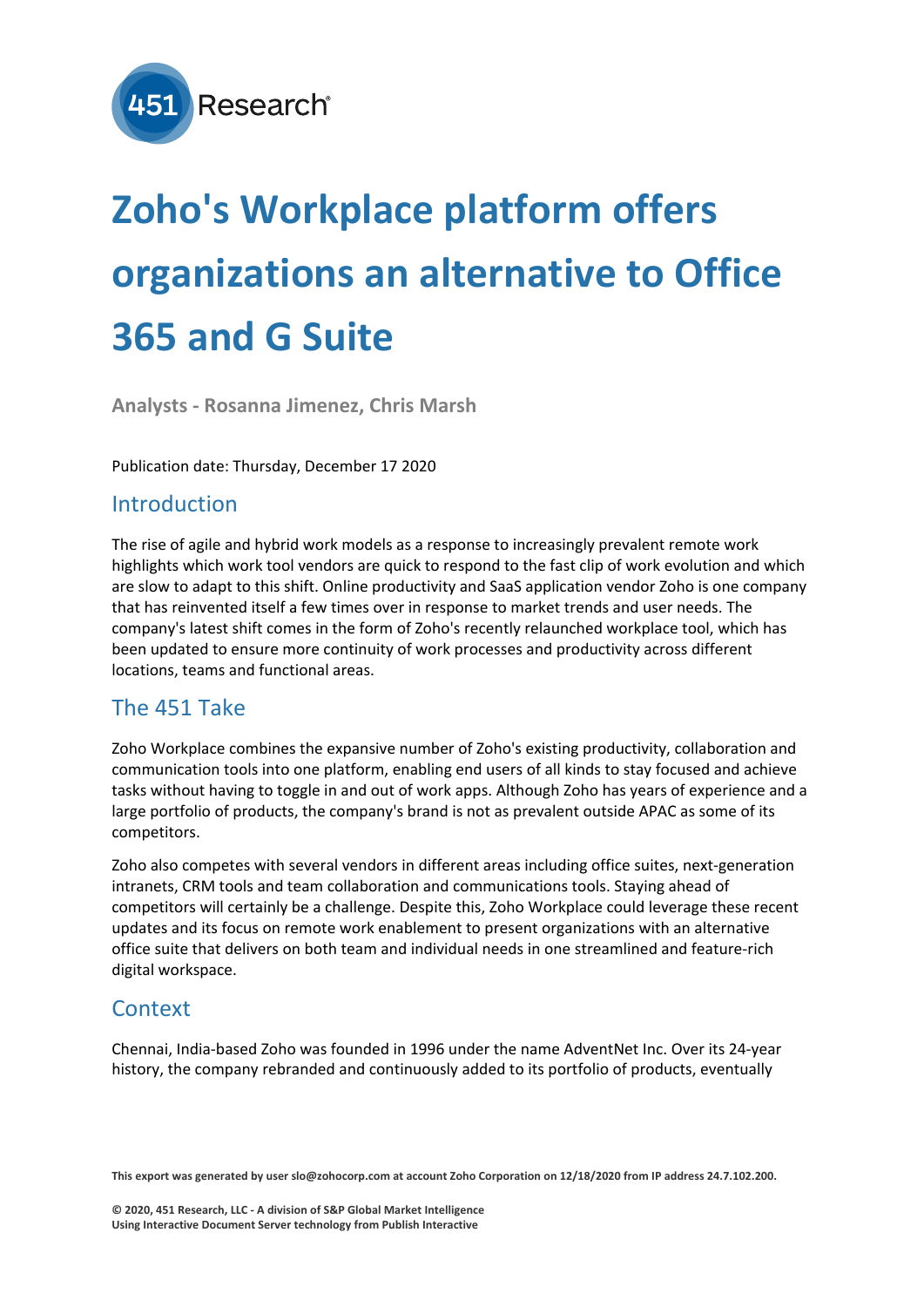developing into an integrated, extensible office suite with over 1,000 extensions. Currently, Zoho has more than 50 million users supported by a global team of more than 9,000 employees. Zoho is unique in that despite its many years on the market and its growth, the company remains private. The company reports that revenue has grown a steady 35-40% for the last 10 years. 451 Research estimates Zoho's annual revenue to be between \$900m-\$1bn.

## Products

Zoho's Workplace platform is designed around four main themes: context, continuity, convenience and collaboration. Workplace is a single suite of apps that includes content creation (Writer, Sheet, Show), collaboration (WorkDrive, Meeting, ShowTime) and communication tools (Mail, Cliq, Connect). All the tools can be accessed from one dashboard with a central canvas where users can lay out their content as desired. Users can search across the Workplace suite and any other Zoho applications to track down files and messages.

Users can host meetings, conferences and webinars and store, share and collaborate on files in their workspaces. Dashboards are organized by user-created folders, which can be shared with team members. The dashboard panel also includes favorites, recent files and unread messages. Unified communications play a big part of Zoho's Workplace because it allows users to connect with teammates via email, chat or group-wide discussions in forums. The embedded Zoho Mail Suite includes built-in applications such as Tasks, Notes, Bookmarks, Calendar and Contacts.

Use cases include collaborative work among groups of internal and external parties, project execution, and coordinating and managing work. Zoho customers represent an array of industries including technology, marketing, insurance, finance and manufacturing. When marking and branding agency Hastaqs transitioned to remote work during the COVID-19 pandemic, it turned to Zoho for increased communication. ONE Business Solutions, a business process outsourcing company, uses Zoho to increase employee visibility and organizational cohesion across multiple branches.

## **Strategy**

Zoho Workplace's strategy is to offer organizations a more collaboration-focused alternative to other office suites. The company saw a need for employees to be able to execute business processes using Zoho's many tools, but these tools needed to be in a single collaborative platform for users to be able to get the most out of them. It's similar to other workspace efforts like Dropbox and Citrix, but in this case, Zoho would own the whole stack.

Plans include an increased focus on mobile-first work models and bringing in more automation for end users. Pricing for Workplace currently starts at \$3 per user, per month, billed annually for the standard subscription, \$6 for the professional account and \$1 for Zoho mail-only accounts. Zoho Workplace sells direct to businesses and also has a partner program for resellers and hosting providers that helps the company expand their geographical reach.

## **Competition**

Zoho Workplace competes with office suite vendors like G Suite and Office 365; however, Zoho differentiates itself from both vendors in its sharing capabilities around notes, emails and tasks as well as archiving and e-discovery. The company also competes with team collaboration and communication tools such as Workplace by Facebook and Slack.

Zoho Workplace also overlaps with next-generation intranet vendors that enable workforce communications in organizations with a large distributed workforce such as Unily, Akumina and Smarp. Beyond Workplace, Zoho indirectly competes with an array of vendors in CRM (Salesforce, HubSpot) and virtual meetings (Zoom, Bluejeans, GoToMeeting).



Research®